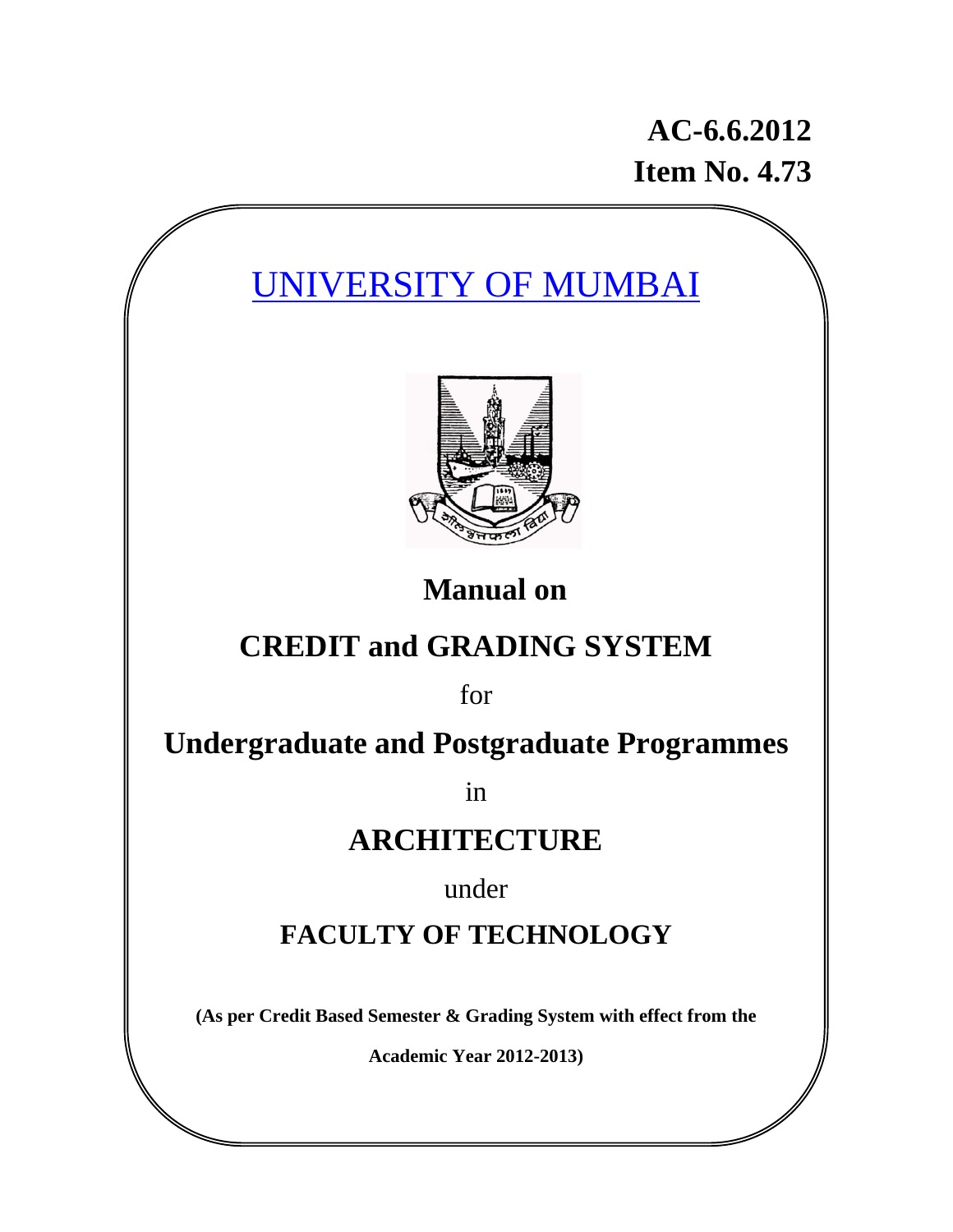#### **Introduction**

#### **1.1 Recommendations of National Regulatory Authorities**

**The University Grants Commission (UGC),** the **National Assessment and Accreditation Council (NAAC),** the **Distance Education Council (DEC)** and even the **National Knowledge Commission (NKC)** have time and again come out with recommendations for improving the quality and effectiveness of Higher education provisions in the country. The ministry of Human Resource Development at the Central level and the Ministry of Higher & Technical Education, Govt. of Maharashtra have also repeatedly stressed on the need for universities to pay prompt attention to improve the quality of education.

An important concern voiced more strongly in recent times, is the need to develop a Choice-Based Credit System (CBCS) in tune with global trends and the adoption of a sound grading system for reflecting learner performance. To quote Shri S. K. Tripathi, former Secretary, Dept. of Secondary and Higher Education, Ministry of Human Resource Development, Govt. of India, "...... *The demand for socially relevant, economically productive, globally competitive, culturally sustaining and individually satisfying programmes that cater to the needs of the present times is fast growing. The constraints of pursuing programmes and participation in pre-determined combination of Courses pose rigidities not in keeping with the demands of the changing times…. There is a need for a fully convertible credit-based system acceptable to other universities.* 

**Recommendation of the UGC** in its *Action Plan for Academic and Administrative Reforms* (Ref. UGC letters January 2008; March 2009) "……. *Curricular flexibility and learners' mobility is an issue that warrants our urgent attention. These can be addressed by introducing credit based courses and credit accumulation. In order to provide with some degree of flexibility to learners, we need to provide flexibility in course selection and also a minimum as well as a maximum permissible span of time in which a course can be completed by a learner… The Choice-Based Credit System (CBCS) imminently fits into the emerging socioeconomic milieu, and could effectively respond to the educational and occupational aspirations of the upcoming generations. In view of this, institutions of higher education in India would do well to invest thought and resources into introducing*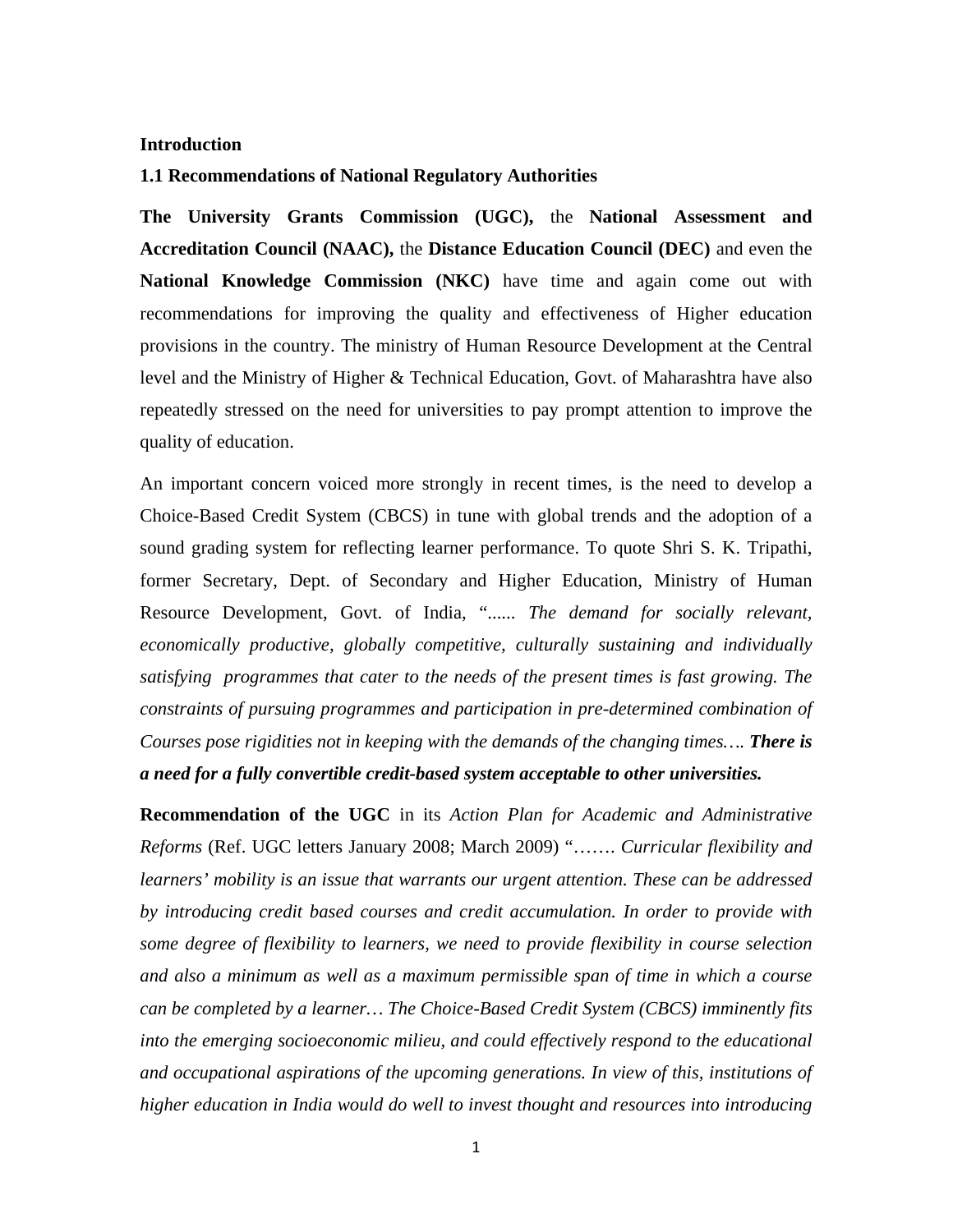*CBCS. Aided by modern communication and information technology, CBCS has a high probability to be operationalised efficiently and effectively — elevating learners, institutions and higher education system in the country to newer heights…".* 

**T**he **National Knowledge Commission (NKC)** under the chairmanship of Mr. Sam Pitroda, in its report to the Prime Minister on 29th November 2006) has also reiterated the importance of higher education and the contribution it has made to economic development, social progress and political democracy in independent India. However, the Commission has also pointed out to a "serious cause for concern" at this juncture. According to Mr. Pitroda, " …. *it is important for us to recognize that there is a quiet crisis in higher education in India which runs deep. And the time has come to address this crisis in a systematic, forthright manner. …. There is a need for a transition to a course credit system where degrees are granted on the basis of completing a requisite number of credits from different courses, which provides learners with choices….* 

#### **1.2 Rationale for introduction of Credit and Grading System**

The UGC while outlining the several unique features of the Choice-Based Credit System (CBCS) has, in fact, given in a nutshell, the rationale for its introduction. Among the features highlighted by the UGC are: *Enhanced learning opportunities, ability to match learners' scholastic needs and aspirations, inter-institution transferability of learners (following the completion of a semester), part-completion of an academic programme in the institution of enrolment and part-completion in a specialized (and recognized) institution, improvement in educational quality and excellence, flexibility for working learners to complete the programme over an extended period of time, standardization and comparability of educational programmes across the country, etc.* 

This credit and grading based system enables a much‐required shift in focus from teacher‐ centric to learner‐centric education since the workload estimated is based on the investment of time in learning, not in teaching. It also focuses on continuous evaluation which will enhance the quality of education. It can be concluded from the above discussion that it is very much essential to implement the credit and grading based higher education in India. University of Mumbai has taken a lead in implementing the system through its affiliated Institutes. In this regard it is very much essential to train and educate the faculty and staff in the new approach of education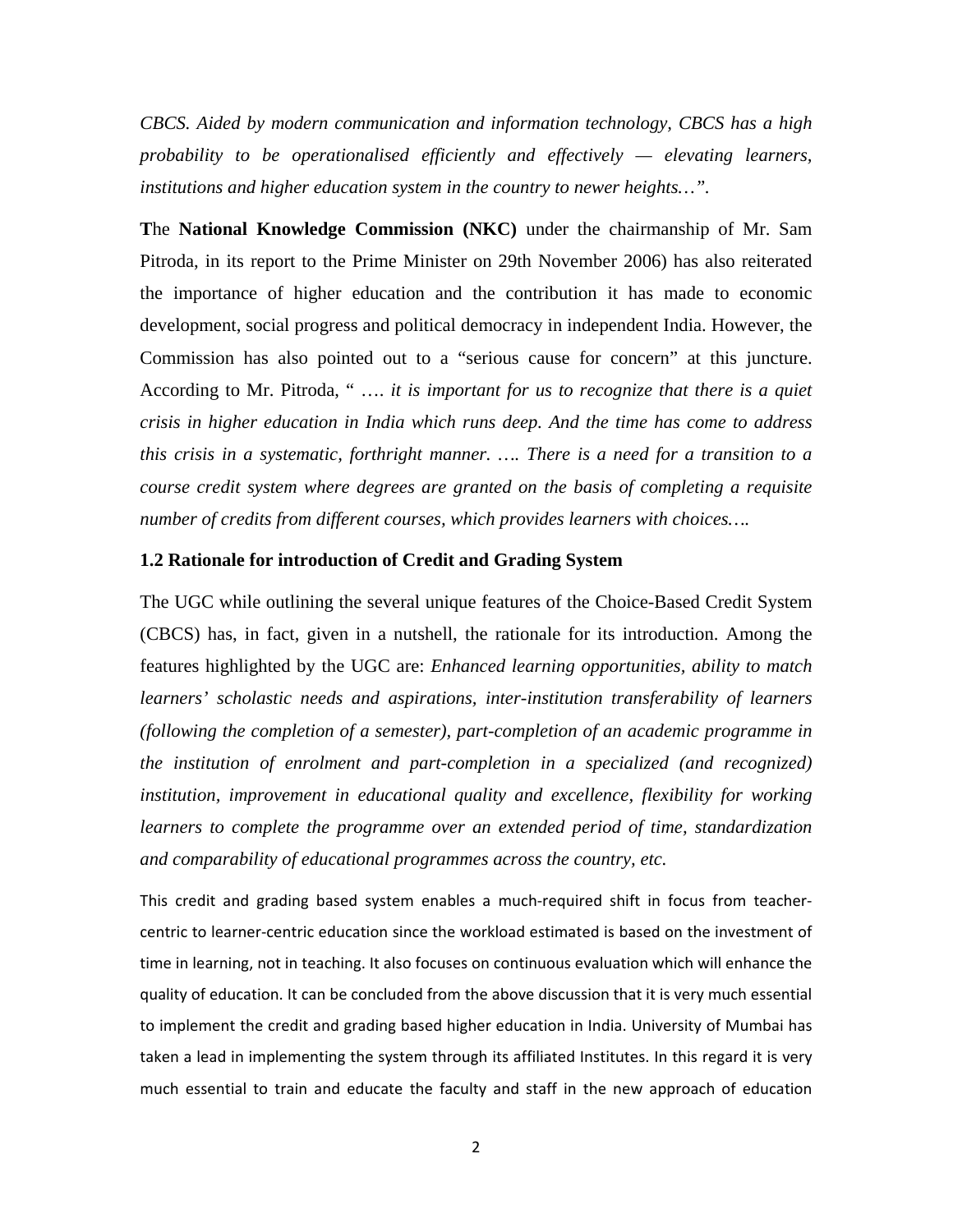system for successful implementation. The essential information is made easily accessible through this manual. Course credit structure, examination/assessment and grading are mainly focused aspects of this manual and discussed in subsequent chapters.

#### **1.2 Notes for the creation of a new syllabus in architecture (Bachelor of Architecture, University of Mumbai)**

*"It is time that (we) remembered that schools were set up to challenge the wisdom of the world and its corruption, rather than to reinforce it."* 

Daniel Liebeskind

Architectural Education in India has been weighed down by the traditions of Architectural Practice that labor under the twin hegemonies of design and technology. In the past architectural curricula have developed as reactions to historical change, to immediately preceding narratives. We must appreciate that architecture today is more and more being informed by disciplines out of/other than architecture.

There is a need for redefining the Student of Architecture today. A student of architecture is not only a learner, but also a producer of knowledge. The student's tools include a critical, evaluative, conceptual mind, the ability to interconnect concepts/ facts, to use theory and argument and seek a higher level of explanation in the process of learning and its application to design. The student's initial challenges shall be to differentiate between objective and accepted reality, to appreciate architecture as a cultural process, and to perceive change as a series of discontinuities, more than cause/effect transitions. Only then can the student become relevant in today's world, rather than mindlessly repeat the dogma of the past.

In the creation of a new syllabus for the Bachelor of Architecture Course, certain adjustments to older mindsets must be made:

1. Architecture has to be appreciated as a 2nd Order Discipline. It is a Meta discipline, a critical attitude, not merely an empirical discipline like engineering that needs/seeks/works with data.

3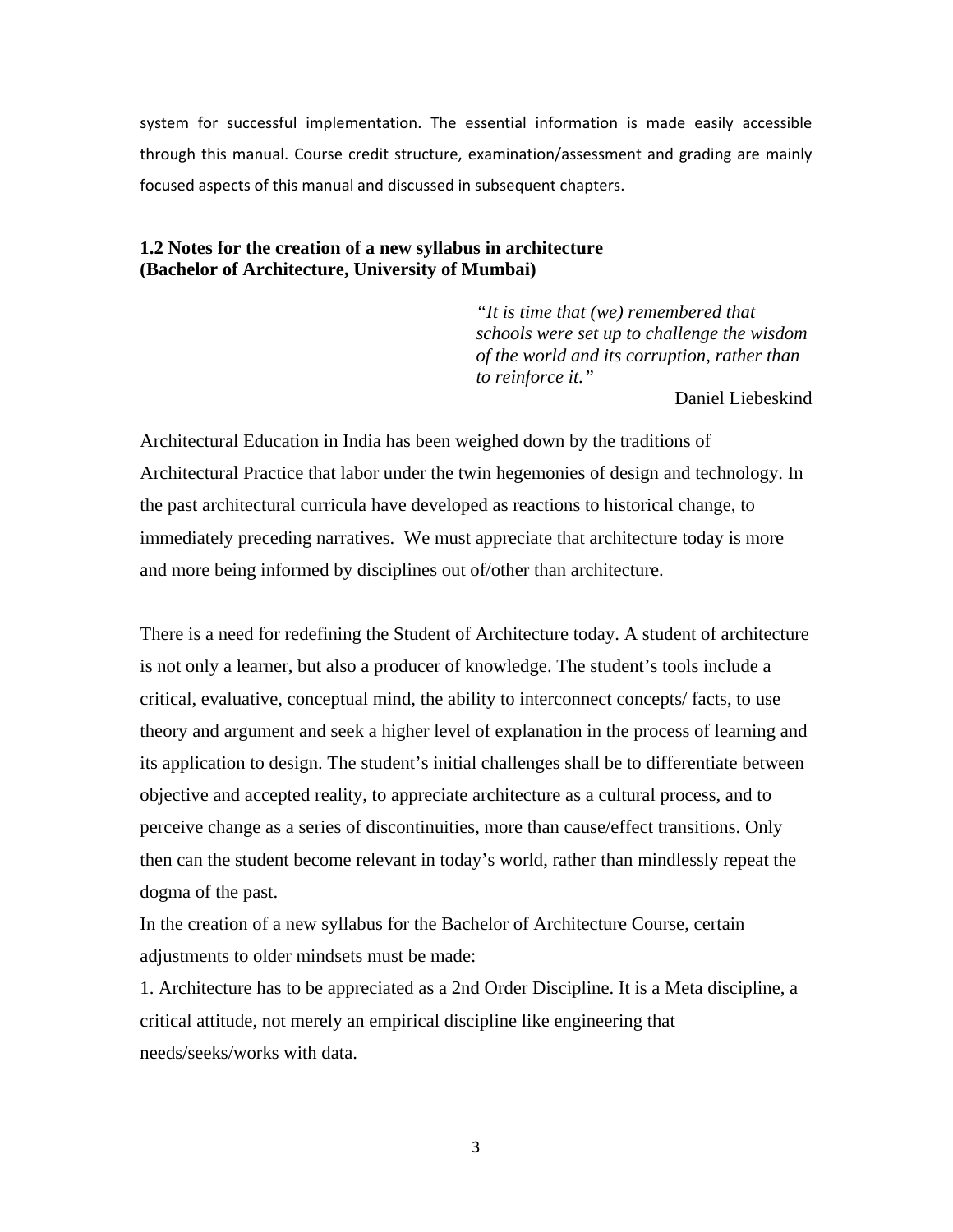2. Architecture deals with fundamental issues of users, cities and societies, and not only materials, processes and aesthetics. It questions the presupposed, and seeks new and contemporary meanings.

Before a new syllabus is made, the makers (teachers) must recognize their own possible insidiousness in the curriculum making process, and objectively go beyond their own accepted knowledge beliefs and realities. Real learning will not emerge merely out of the didactic (which itself emerges out of biases, prejudices and ad-hoc choices). Peter Eisenmann has said: *"The only way to advance in a discipline is to displace knowledge, and the only discourses that remain healthy are those that are displacing discourses. The ones that cling to their theory and their tradition and their rationality, die."* 

The following objectives for a new syllabus for architectural education are proposed: 1. The new syllabus should prepare a student to understand and locate himself/herself in the real world.

2. The new syllabus should appreciate and reconcile itself to the imperfect times that we live in.

3. The new syllabus should reflect, through application, upon the technological state-ofthe-art of the world today and its relevance.

4. The new syllabus should give a direction or hope for the future.

In order to fulfill these objectives, the following questions may be asked first:

1. What is a work of architecture?

2. How is architecture different from nature?

3. How useful are our tools (curriculum) for evaluating these two questions (metaquestioning)?

Since the latter half of 2011, the Ad-hoc Board of Studies in Architecture (University of Mumbai) has called together the principals and senior faculty of all the colleges of architecture under the university for a series of deliberations on the nature of the new syllabus. Right from the very outset there has been an agreement that the syllabus should reflect the following objectives:

• Architecture is 'discipline'/ meta-discipline, not merely an empirical process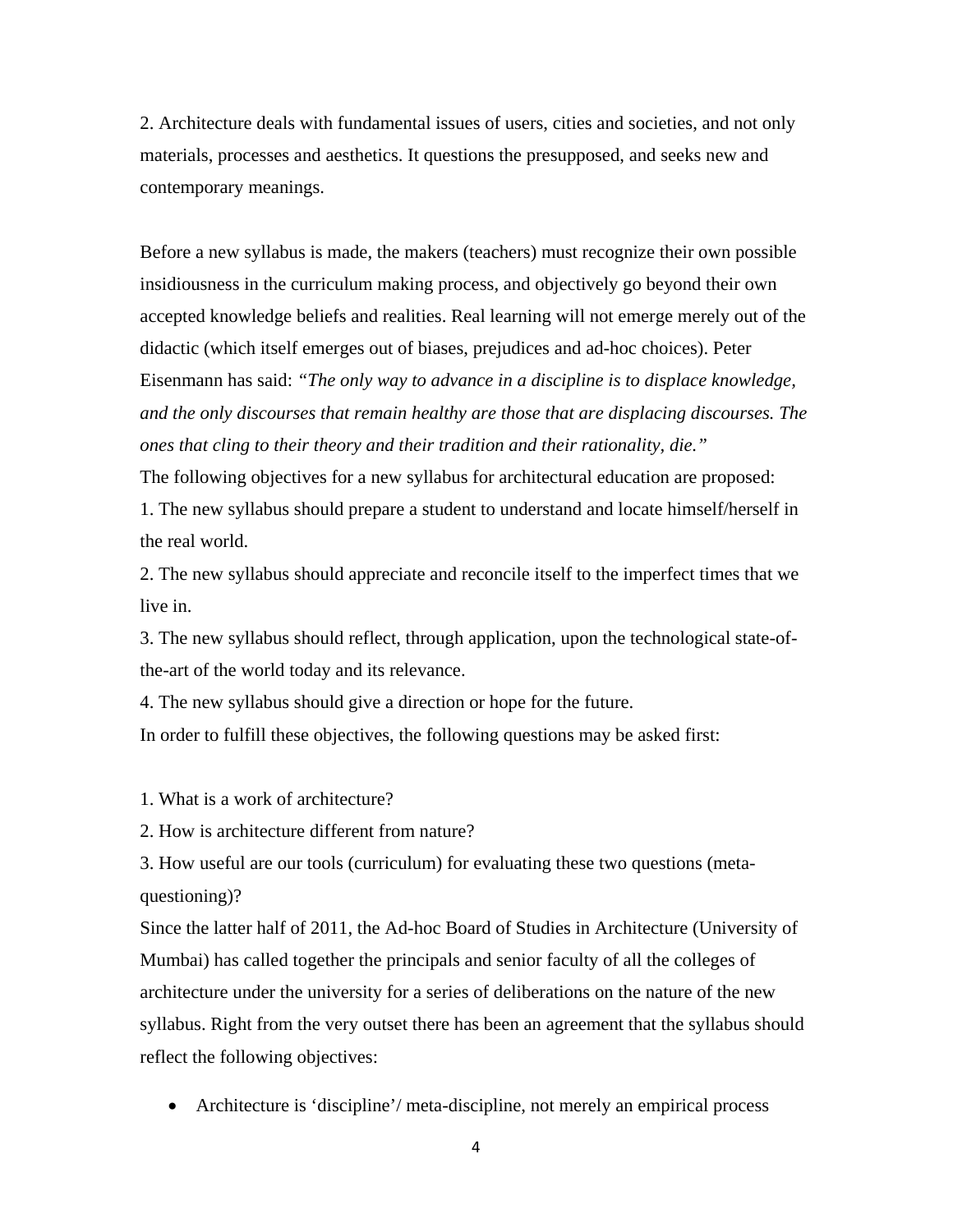- Critical thinking/ criticality is important. The student must be given the tools to critically evaluate the world he/she lives in
- The student needs to be redefined as more than a leaner, but a producer of knowledge
- In the spreading world of information technology and easily available knowledge, the teacher needs to be redefined as more than a giver of information, but one who can show the student how design is a critical process
- The architecture syllabus needs be flexible. Individual colleges should be given the means to interpret and expand on the syllabus in their own way
- Diversity must be appreciated and encouraged. Learning can be simultaneous and non-linear
- A student needs to inculcate the ability to question, ability to redefine technology, ability to question the relevance of technology
- Being informed by disciplines out of/other than architecture, Non technology subjects, particularly those from the liberal arts and the humanities may come into foreground
- Emphasis should be on theory also, not only on practice (empiricism)
- Encourage research and give direction to research

In addition to these agreed objectives, the following external requirements are also acknowledged. The first is the adoption of the Credit system for evaluation and grading, that the University of Mumbai has adopted for all future syllabi. This entails converting the current Annual pattern Syllabus to a Semester Pattern. Secondly, acknowledging the requirements given by the Council of Architecture, New Delhi; the course shall now be divided into two distinct stages- a Basic Course and Advanced Course. The Council has also encouraged individual colleges to be given both time and credits to develop their additional syllabi components so that diversity in directions for architectural education and practice shall be encouraged. As such 25% of the timetable shall be dedicated to projects, electives or coursework offered by the colleges themselves based on their philosophy and institutional objectives.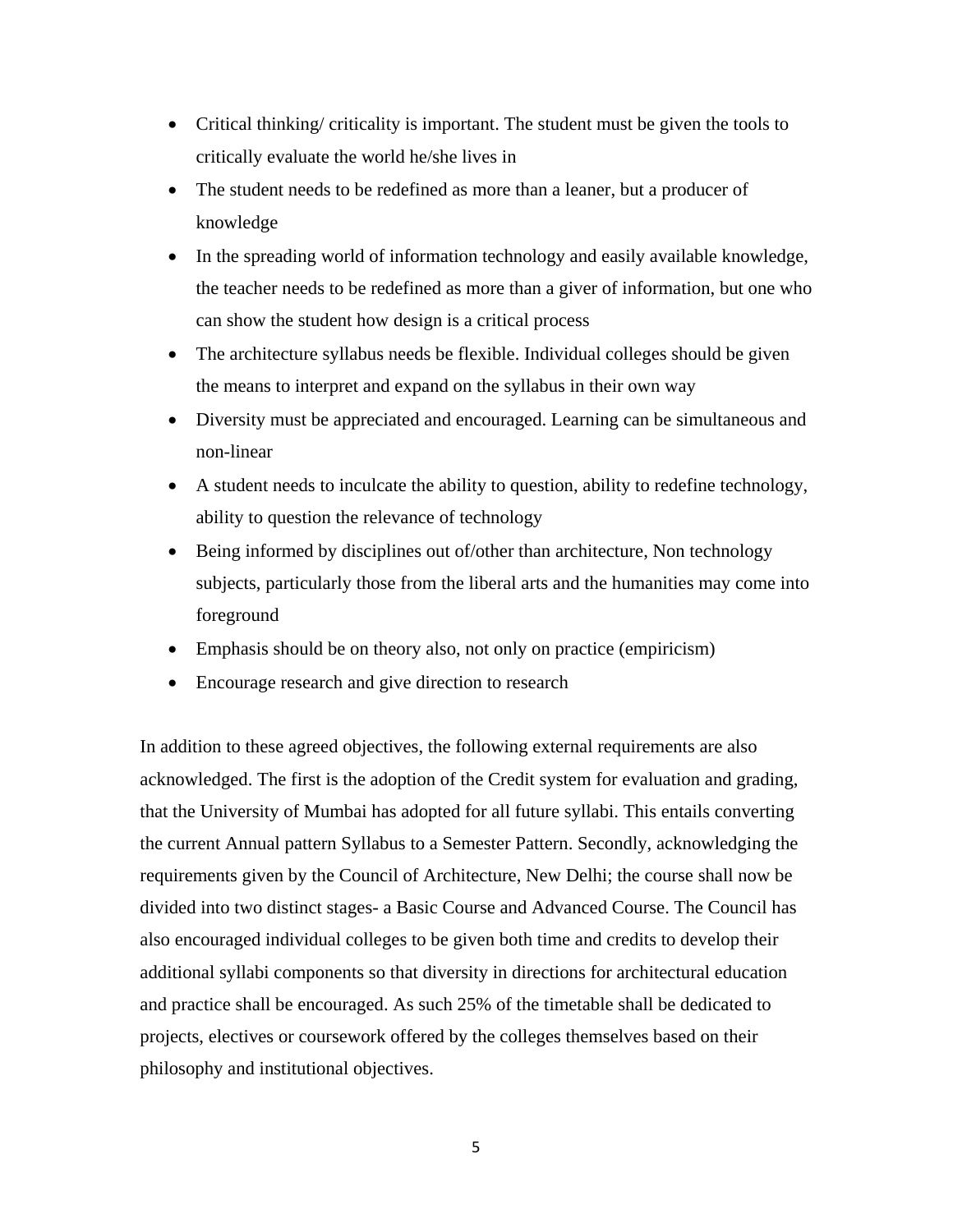## **1.3The Syllabus Scheme**

## **1.3.1 B.Arch programme**

## **Duration of the program**

The course leading to the degree of Bachelor of Architecture shall be a full time course, comprising of ten semesters. Each semester shall have the duration of one academic term. There will be an examination at the end of each Semester. A candidate for the degree of Bachelor of Architecture examination will be required to pass all the ten Semester examinations:

5 years; 10 semesters, divided into: Basic Course (Stage 1)  $= 6$  semesters

Advanced Course (Stage 2)  $= 4$  semesters

## **The candidates admitted to the course shall complete the first stage within 5 years of**

## **admission to the course.**

**Scheme of teaching for Stage 1 of the course**  As per Council of Architecture,

75 % of the total periods of study, common for all the colleges will be detailed out in the syllabus by the University of Mumbai. In order to give freedom to the institutions and to orient the course as per their own philosophy 25 % of the total periods of study will be detailed out by the by individual colleges.

30 hrs= 36 periods of 50 minutes duration.

Out of which 27 classes will be detailed out by the University.

Remaining 9 classes will be detailed out by the institutions.

## **Examinations.**

Examinations for Semester I, Semester II, Semester III, Semester IV, Semester V to be conducted by colleges affiliated to university of Mumbai.

At the end of the first stage,

Examinations for Sem VI exam to be conducted by University of Mumbai as per the scheme of the examination as prescribed in the syllabus.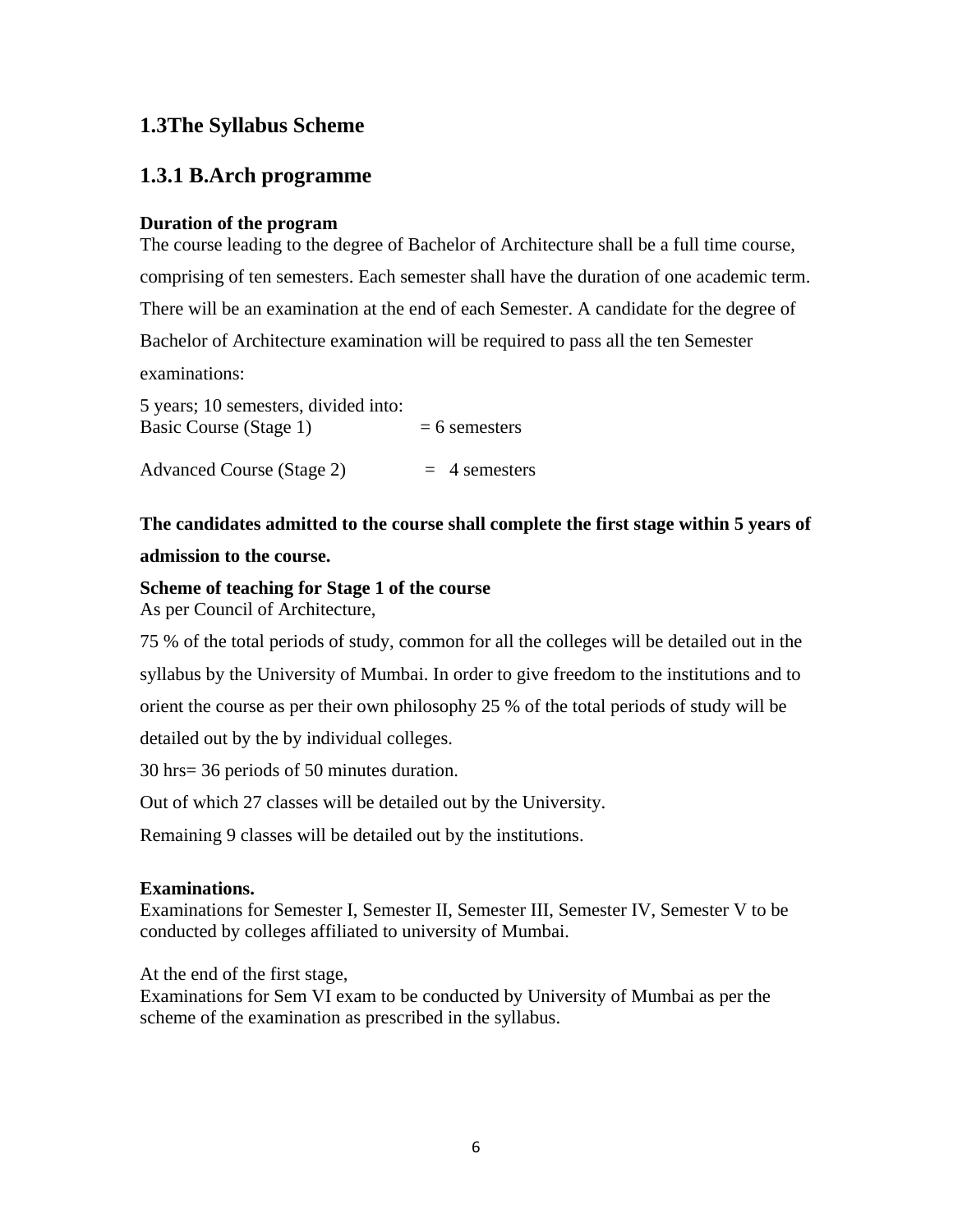## **1.3.2 M.Arch Programmes**

## **Duration of the program**

The course leading to the degree of Master of Architecture shall be a full time course,

comprising of four semesters. Each semester shall have the duration of one academic

term.

There will be an examination at the end of each Semester. A candidate for the degree of

Master of Architecture examination will be required to pass all the four Semester

examinations:

## **Examinations.**

Examinations for Master of Architecture Semester I, and semester III, to be conducted by colleges affiliated to university of Mumbai.

Examinations for semester II and s semester IV to be conducted by University of Mumbai as per the scheme of the examination as prescribed in the syllabus.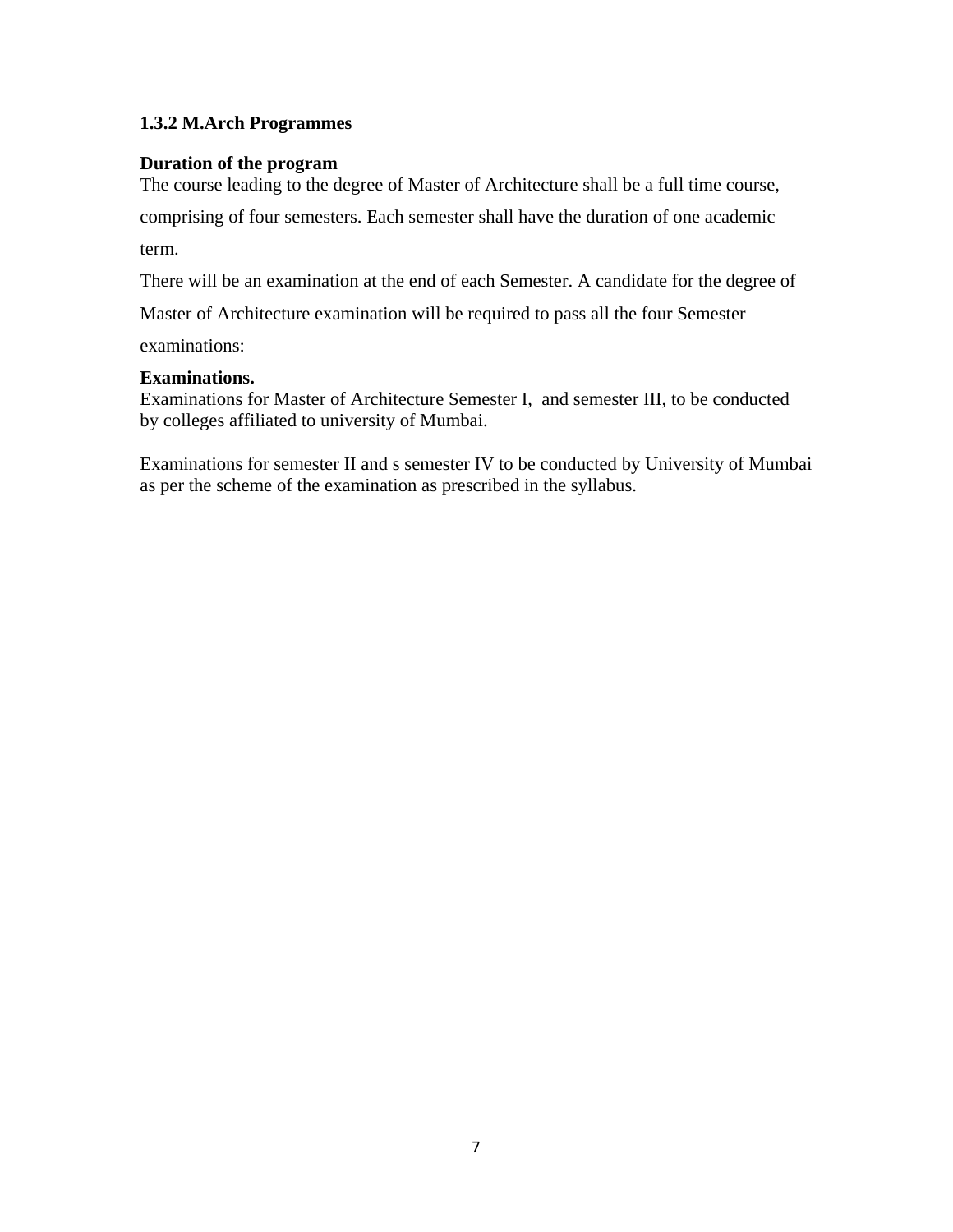## **2. COURSE CREDIT STRUCTURE**

As the requirements for a particular degree (undergraduate or postgraduate), a certain quantum of academic work measured in terms of credits is laid down in general. Every semester by satisfactorily clearing courses/other academic activities a learner earns credits. The amount of credit associated with a course is dependent upon the number of hours of instruction per week in that course. Similarly the credit associated with any of the other activities is dependent upon the quantum of work expected to be put in for each of the other activity per week.

#### **2.1 Credit Assignment**

The courses for B.Arch or M.Arch programmes are lecture based or studio based. For B, arch the Teaching per week is for 30 hours = 36 periods of 50 minutes duration. The courses have assigned no. of periods per week as described in the scheme of teaching.

Credit (**C**) for a course is dependent on the number of hours of instruction per week in that course, and is obtained by using a multiplier of one (**1**) for lectures, As well as studio. For programmes in Architecture one teacher/guide is assigned to a small group of students. Students get individual guidance from the teacher, and learning in the studio is more effective.

#### **2.2 Minimum Credit Requirements**

The minimum credit required for award of a B.Arch degree is **340**. Out of which (36X9) =324 credits are normally divided into Theory courses, studios, electives, seminars and projects in duration of nine semesters. And 16 credits will be granted for completion of professional practice of 16 weeks duration.

The minimum credit required for award of a M. Arch degree is **96.** The credits are distributed in four semesters as shown in the structure and syllabus manual of each programme. Courses generally progress in sequences, building competencies and their positioning indicates certain academic maturity on the part of the learners. Learners are expected to follow the semester wise schedule of courses given in the syllabus manual of respective programmes.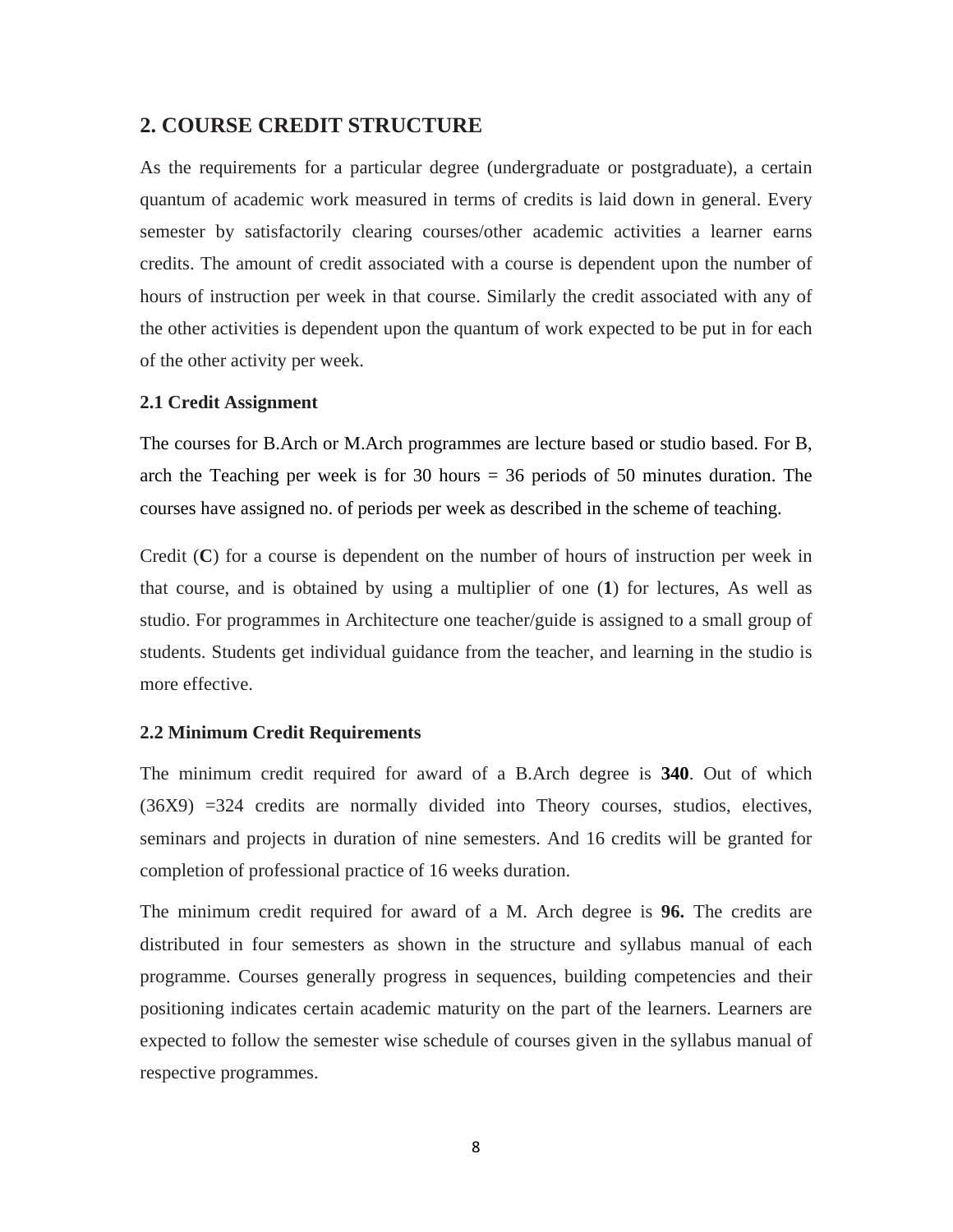#### **2.3 Course/Subject codes**

**B.ARCH Programmes:** In the syllabus manual of each programme of a particular discipline, subject code is assigned for each course. The subject code consists of seven to eight digits. First three digits (letters) indicate the program of a particular discipline, next digit (letter) indicates course is either core/compulsory or elective or project or seminar or Dissertation. A fifth digit (number) indicates semester of a program and sixth and seventh digit (number) indicates serial number of course. An eighth digit (number) is only applicable for elective course which indicates the serial number of elective course in that group.

The first two letters used in coding of courses indicates respective programmes. The following is the list of programmes and letters assigned in course/subject codes;

|    | Architecture-                        | <b>BAR</b> |
|----|--------------------------------------|------------|
| П  | M.Arch- Urban Design-                | <b>MUD</b> |
| Ш  | M.Arch-Arch. And Urban Conservation  | <b>MUC</b> |
| IV | M. Arch Project management -         | <b>MPM</b> |
| V  | M. Arch By research partly by papers | <b>MRP</b> |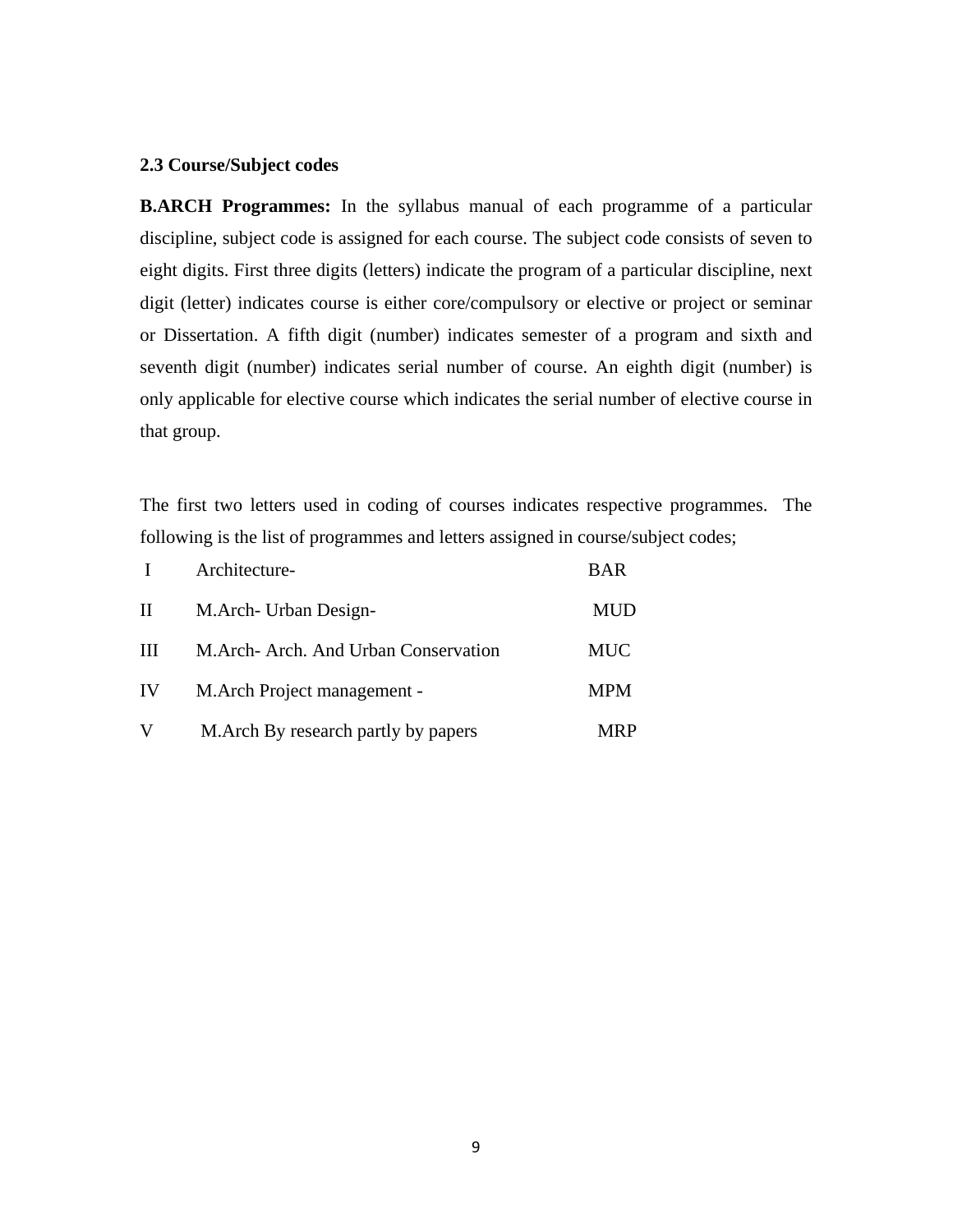## B.ARCH

| Core/compulsory | Elective course | projects | Seminar | Dissertation |
|-----------------|-----------------|----------|---------|--------------|
| course          |                 |          |         |              |
| ***C101         | ***E1011        | ***P101  | ---     | ***D901      |

## **M. ARCH**

| Core/compulsory | Elective course | projects | Seminar | Dissertation |
|-----------------|-----------------|----------|---------|--------------|
| course          |                 |          |         |              |
|                 |                 |          |         |              |
| ***C102         |                 | ***P101  | ***S301 | ***D401      |

Where,

| First three digit (letters)  | *** | : indicates program name                                                                   |
|------------------------------|-----|--------------------------------------------------------------------------------------------|
| Fourth digit (letter)        | C   | : indicates Core/Compulsory course;                                                        |
|                              | P   | : indicates project                                                                        |
|                              | E   | : indicates Elective course                                                                |
|                              | S   | : indicates Seminar                                                                        |
|                              | D   | : indicates Dissertation                                                                   |
| Fifth digit (number) $1/3/4$ |     | : indicates semester in which that course to be                                            |
| studied                      |     |                                                                                            |
|                              |     | $\alpha$ and $\alpha$ are the digit (numbers) $\alpha$ indicates serial number of $\alpha$ |

sixth and seventh digit (numbers) 01 : indicates serial number of course

Eigth digit (number) 1/2/3/4 : indicates serial number of a elective course in a group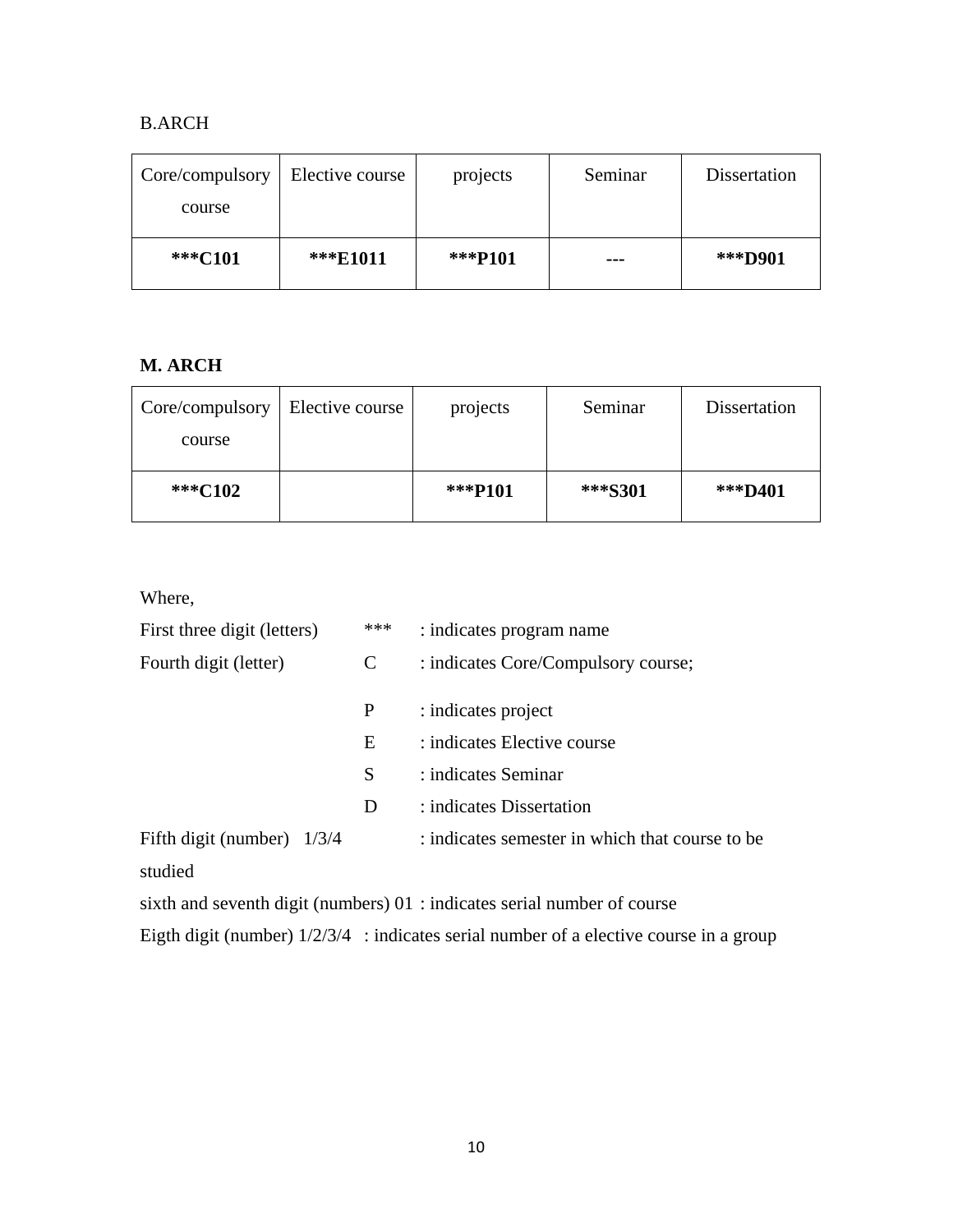#### **3. EXAMINATION / ASSESSMENT AND GRADING**

Semester wise performance assessment of every registered learner is to be carried out through various modes of examinations. These include Internal Assessment and End Semester Examination.. The modes of evaluation and distribution of weightage for each of the assessments is given in the syllabus manual of each programmes. Normally weightage of Internal Assessment and End Semester Examination is equal. In studio based courses continuous assessment should be carried out and appropriate weightage should be given to each assignment/course project and proper record of the same to be preserved by the concerned faculty for the purpose of inspection as and when required.

#### **3.1 Attendance**

Attendance for all Theory, studio, Seminar, and Project/Dissertation is compulsory. As per the University ordinance 119, 75% attendance is compulsory for keeping the term.

#### **3.2 Modes of Assessment/Evaluation**

#### **3.2.1Evaluation for lecture based Courses**

Various modes of assessment are used for rating learners' performance in a lecture based. The methods of evaluation include Internal Assessment and End Semester Examination. Relative weightage for Internal Assessment is generally 50 per cent. This will consist of class tests, seminars, presentation of reports or documentation, small assignments, projects to be carried out individually or in a group. The weightage for Internal Assessment may be 100 percent for some courses.

The end semester examination will be held as per the scheme of the examination and university schedule and the relative weightage for this would be 50 per cent. This examination will cover the full syllabus of the course for the respective semester.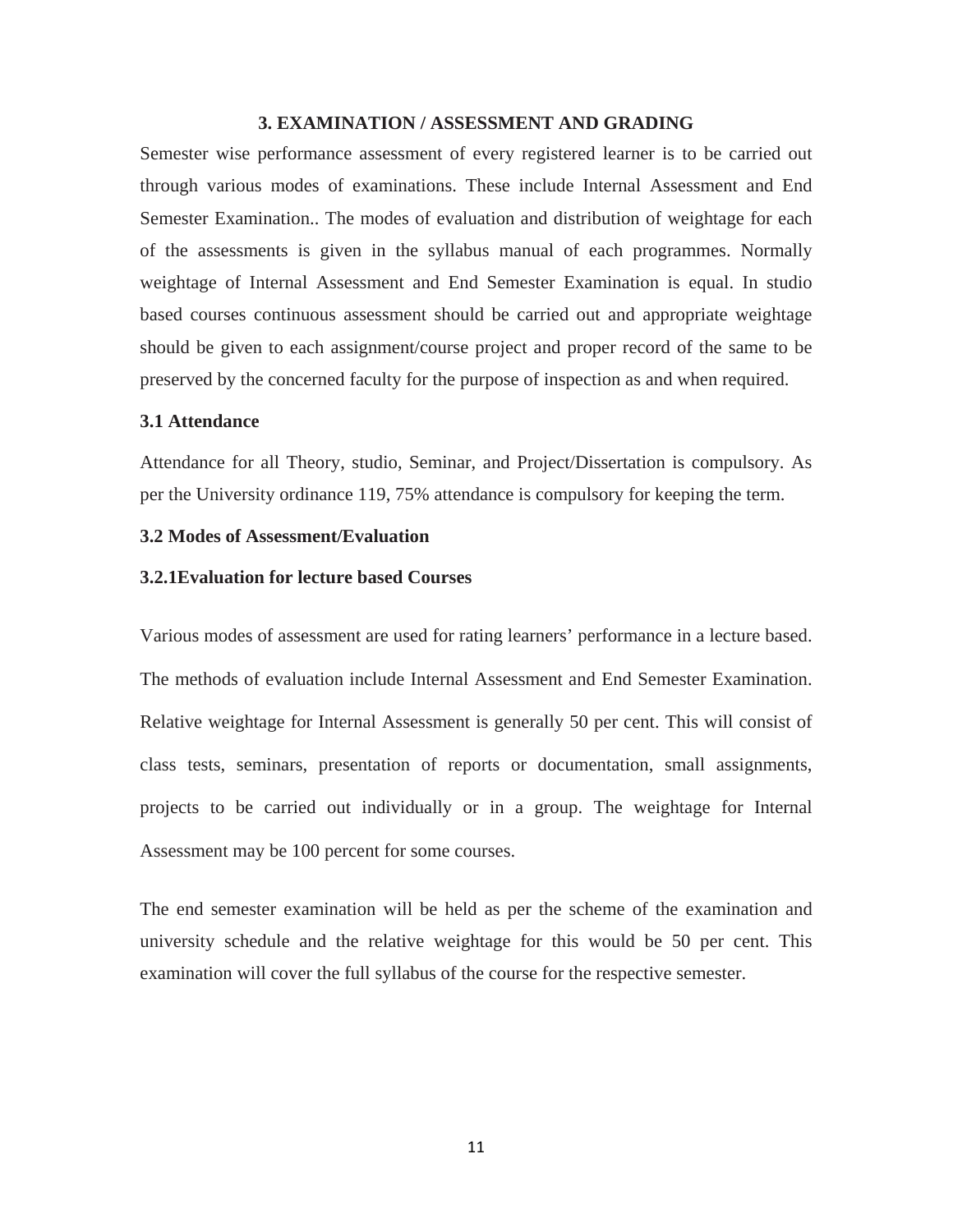### **3.2.2 Evaluation for studio based courses**

In the design studio or for the technical subjects, sessional work shall consist of supervised design development, the working out of technical details, reports and documentation.

The internal sessional marks include progressive marking and evaluation after completion of the assignment. The weightage for Internal Assessment may be 100 percent for some courses.

The external evaluation for some courses may include viva voce examination or Jury as per the scheme of examination.

The weightage for internal assessment would be 50 percent and the weightage of external viva would be 50 cent wherever the external viva is conducted for the course.

## **If a candidate fails to obtain minimum passing marks for internal sessional work, he/she will not be allowed to appear for external viva for the respective course.**

### **3.2.3 Evaluation of College Projects**

College projects form part of the 25% class time that shall be planned by the colleges according to their philosophy and institutional objectives. College Projects may include mixed group participation of students from different years, or may be dedicated to any one class. The College Project time and credits may also be used to supplement additional coursework to advance knowledge in the core subjects in the syllabus. Credits for these projects will be given to each student as per his/her attendance, participation and contribution towards the projects. These Credits will be given by the respective project coordinators for the term.

The following is a representative list of what may constitute college projects: Seminars, Tutorials/ additional classes for any course, Guest Lectures, putting up Exhibitions, Workshops, participating in Architectural Competitions or conducting Site Visits or Study Tours.

### **3.2.4 Evaluation of Elective courses**

Electives form part of the 25% class time that shall be planned by the colleges according to their philosophy and institutional objectives. Electives may include mixed group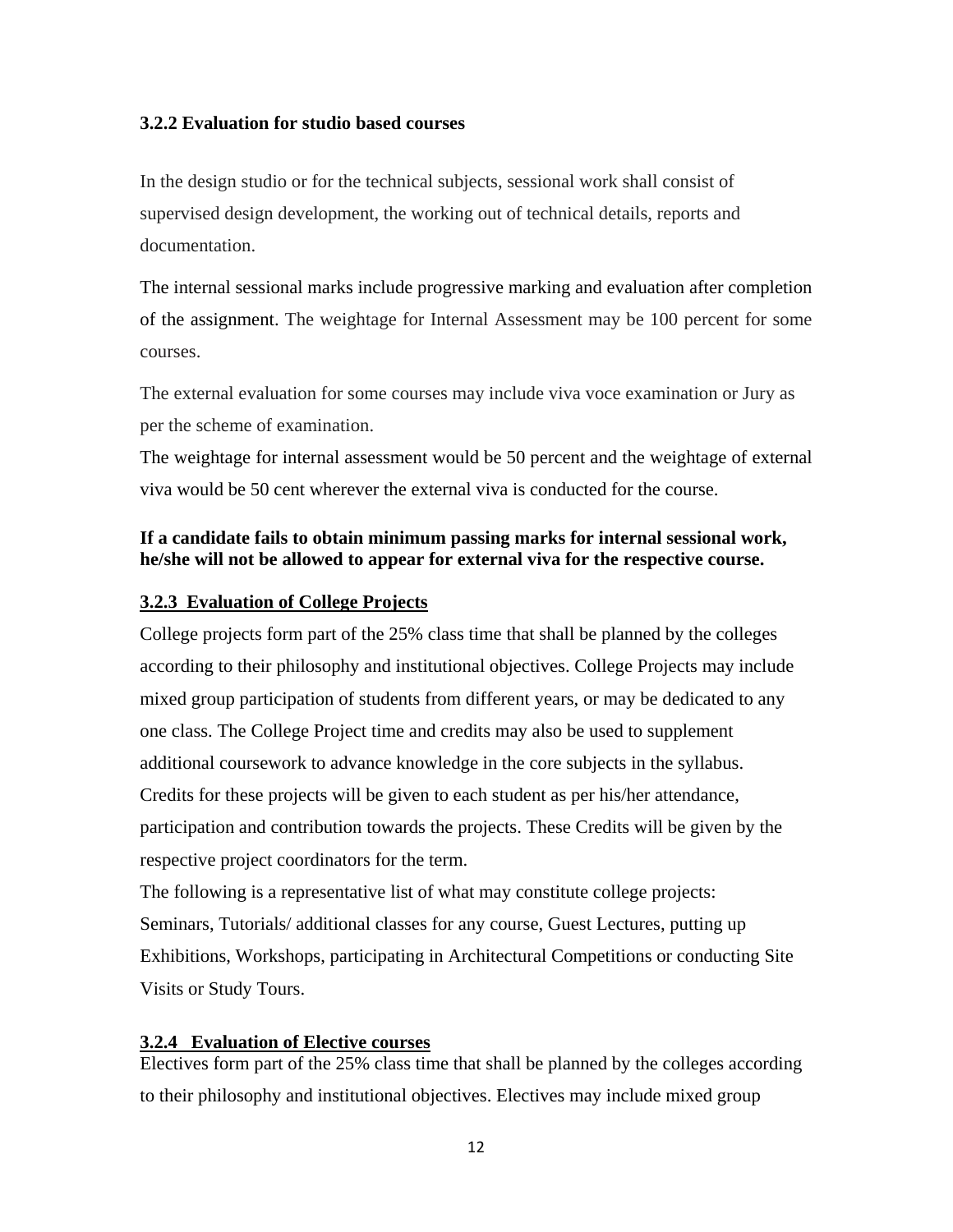participation of students from different years, or may be dedicated to any one class. Electives shall be offered by the college to each class to supplement additional coursework or to advance knowledge in architecture and allied fields.

## **Grades for electives will be given to each student as per his/her attendance, participation and satisfactory completion of assignments. These grades for the Electives shall be given by the respective elective teacher for the term.**

Representative Lists for possible electives in architecture and allied fields can be referred to from the Council of Architecture's Document on Minimum Standards of Architectural Education. Each college can, of course, determine electives based on the needs of the day, and the availability of resource persons.

**The end semester examination is mandatory. The grade for courses can be awarded only after successfully completion of both Internal Assessment and End Semester Examination of the respective course as per the scheme of the examination.** 

## **3.3 Grading of Performance**

## **3.1 Letter Grade and Grade Point Allocation**

The credit and grading system will be effective from the academic year 2012-2013 for Faculty of Technology of University of Mumbai. In every course, based on the combined performance in all assessments in a particular semester as per the curriculum/syllabus, the student is awarded a letter grade. These letter grades not only indicate a qualitative assessment of the student's performance but also carry a quantitative (numeric) equivalent called the Grade Point. The letter grades and their equivalent grade point applicable for **undergraduate** programme and postgraduate programme are given below:

| Percentage of Marks Obtained Letter Grade Grade Points Performance |                             |    |                    |
|--------------------------------------------------------------------|-----------------------------|----|--------------------|
| 75.00 and above                                                    |                             | 10 | <b>Outstanding</b> |
| 70.00 - 74.99                                                      | A                           | Y  | <b>Excellent</b>   |
| $65.00 - 69.99$                                                    | В                           |    | Very Good          |
| $60.00 - 64.99$                                                    | $\mathcal{C}_{\mathcal{C}}$ |    | Good               |
| $55.00 - 59.99$                                                    | D                           |    | Fair               |
| $50.00 - 54.99$                                                    | E                           |    | Satisfactory       |
| Less than 50.00                                                    | F                           |    | Fail               |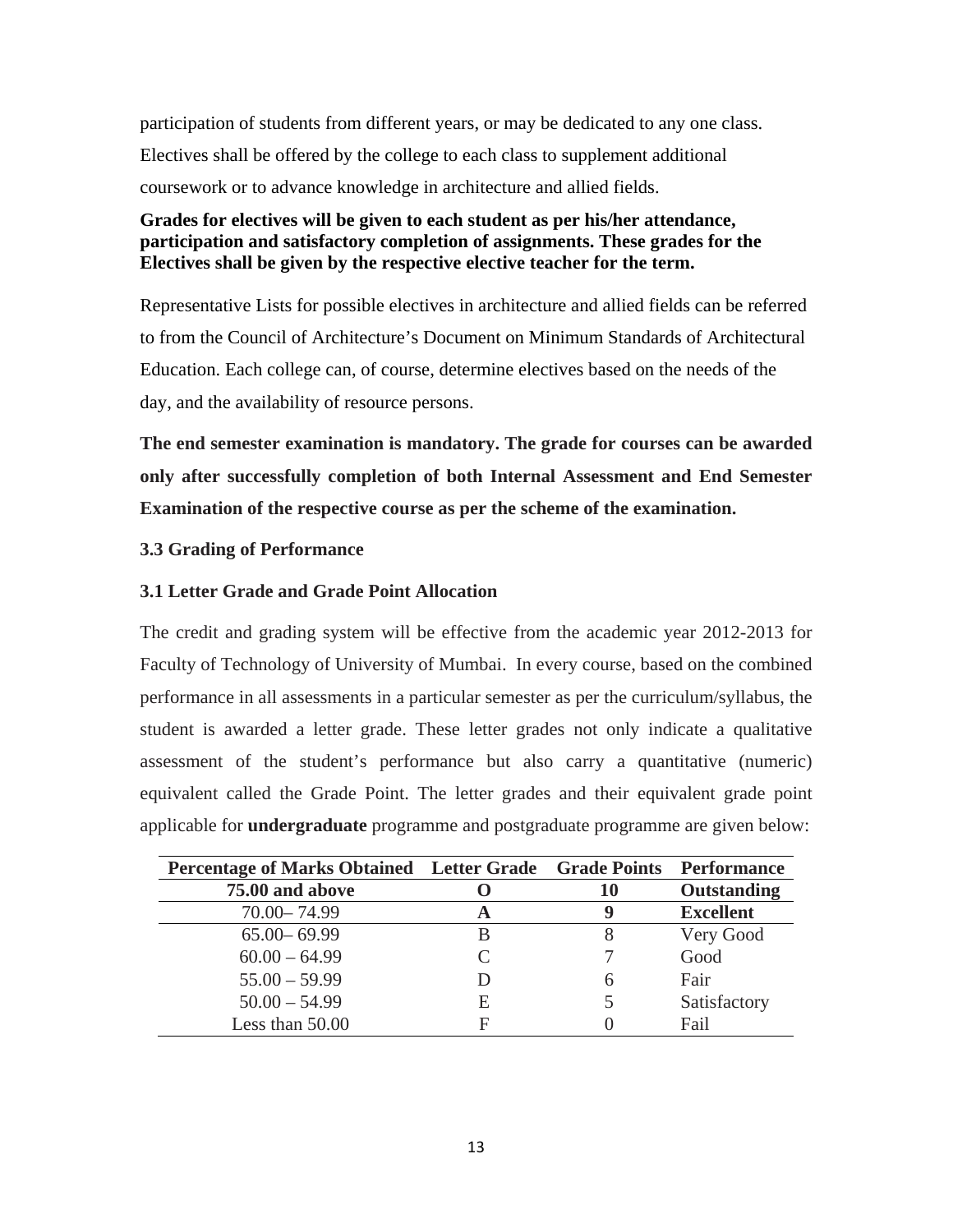A learner who remains **absent** in any form of **evaluation/examination, letter grade**  allocated to him/her should be **AB** and corresponding **grade point** is **zero.** He/She should reappear for the said evaluation/examination in due course.

#### **3.2 SGPI/ CGPI Calculation**

#### **3.2.1 Semester Grade Performance Index (SGPI)**

The performance of a learner in a semester is indicated by a number called Semester Grade Performance Index (SGPI). The SGPI is the weighted average of the grade points obtained in all the courses by the learner during the semester. For example, if a learner passes five courses (Theory/Projects/ Seminar /electives etc.) in a semester with credits  $C_1$ ,  $C_2$ ,  $C_3$ ,  $C_4$  and  $C_5$  and learners grade points in these courses are  $G_1$ ,  $G_2$ ,  $G_3$ ,  $G_4$  and  $G_5$ respectively, then learners' SGPI is equal to:

$$
SGPI = \frac{C_1G_1 + C_2G_2 + C_3G_3 + C_4G_4 + C_5G_5}{C_1 + C_2 + C_3 + C_4 + C_5}
$$

The SGPI is calculated to two decimal places. The SGPI for any semester will take into consideration the F grade awarded in that semester. For example if a learner has failed in course 4, the SGPI will then be computed as:

$$
SGPI = \frac{C_1G_1 + C_2G_2 + C_3G_3 + C_4 * ZERO + C_5G_5}{C_1 + C_2 + C_3 + C_4 + C_5}
$$

The courses for B.Arch programs have

A) only sessional marks (internal + external) or

B) Theory and internal sessional marks. The grades are given on the basis of total marks obtained by adding internal and external marks obtained by the learner.

In case of A, passing grade will be given for more than 50% marks

(internal  $50\%$  + external  $50\%$ ) divided by 2

The letter grades and their equivalent grades points with the courses with only sessional marks will be as follows: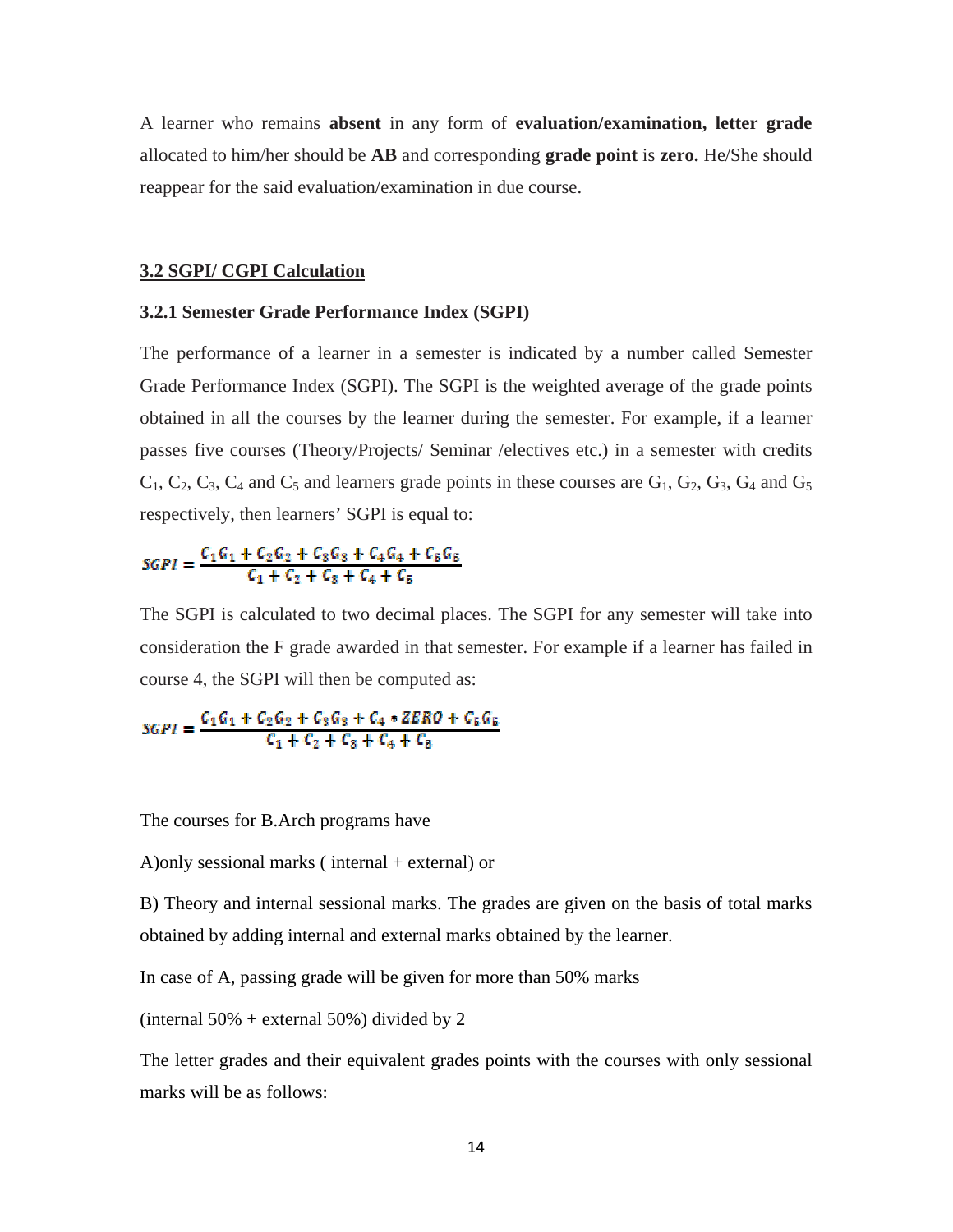| Percentage of Marks Obtained Letter Grade Grade Points Performance |   |    |                  |
|--------------------------------------------------------------------|---|----|------------------|
| 75.00 and above                                                    |   | 10 | Outstanding      |
| 70.00 - 74.99                                                      | A | Y  | <b>Excellent</b> |
| $65.00 - 69.99$                                                    | В |    | Very Good        |
| $60.00 - 64.99$                                                    | C |    | Good             |
| $55.00 - 59.99$                                                    | Ð | 6  | Fair             |
| $50.00 - 54.99$                                                    | E |    | Satisfactory     |
| Less than 50.00                                                    | Е |    | Fail             |

GRADE POINTS FOR COURSES WITH ONLY SESSIONAL WORK

**In case of B, passing grade will be given for 45% (Theory 40% + sessional 50%) divided by 2** 

**The letter grades and their equivalent grades points for the courses with theory and internal sessional marks will be as follows:** 

| Percentage of Marks Obtained Letter Grade Grade Points |   |    | <b>Performance</b> |
|--------------------------------------------------------|---|----|--------------------|
| 75.00 and above                                        |   | 10 | Outstanding        |
| 70.00 - 74.99                                          | A | Y  | <b>Excellent</b>   |
| $65.00 - 69.99$                                        | B | 8  | Very Good          |
| $60.00 - 64.99$                                        |   |    | Good               |
| $55.00 - 59.99$                                        | D | h  | Fair               |
| $50.00 - 54.99$                                        | E |    | Satisfactory       |
| $45.00 - 49.00$                                        | р |    | pass               |
| Less than $45.00$                                      | F |    | Fail               |

GRADE POINTS FOR COURSES WITH THEORY EXAM AND SESSIONAL WORK

**Note: SGPA for under graduate and post graduate programmes in Architecture will be calculated on the basis of this grading system.** 

**SGPA for a learner between 4.5 and 5 should be rounded as 5, if the learner has obtained 50% aggregate marks in that particular semester examination.**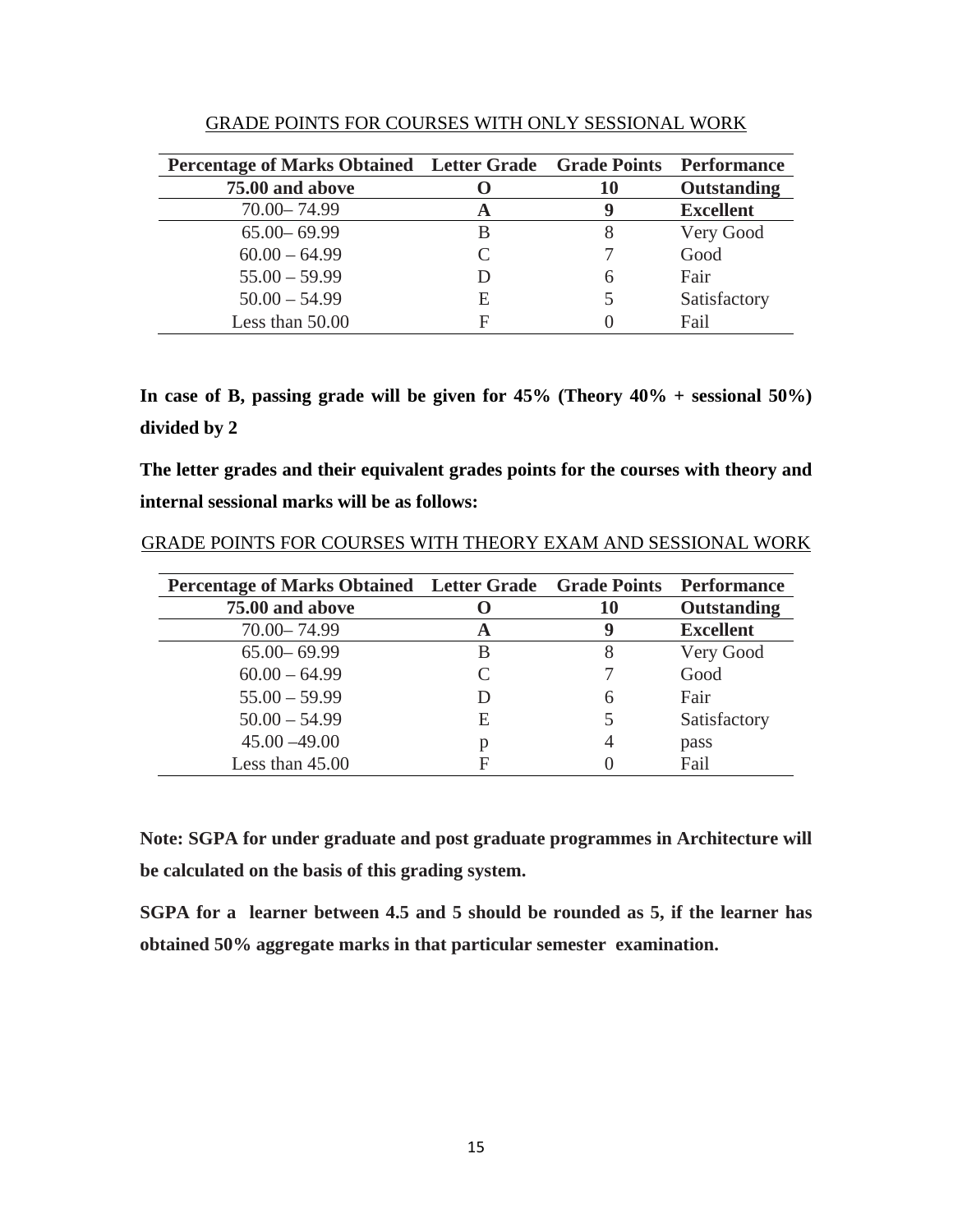#### **3.2.2 Cumulative Grade Performance Index (CGPI)**

An up to date assessment of the overall performance of a learner from the time s/he entered the University of Mumbai is obtained by calculating a number called the Cumulative Grade Performance Index (CGPI), in a manner similar to the calculation of SGPI. The CGPI therefore considers all the courses mentioned in the curriculum/syllabus manual, towards the minimum requirement of the degree learner have enrolled for, since learner entered the University of Mumbai. The CGPI is calculated at the end of every semester to two decimal places and is indicated in semester grade report cards.

The CGPI will reflect the **failed status** in case of **F grade(s),** till the course(s) is/are **passed**. When the **course(s)** is/are **passed** by obtaining a **pass grade** on subsequent examination(s) the **CGPI** will only reflect the **new grade** and not the **fail grades** earned earlier**.** 

Example: Up to semester  $r$  a learner has registered for  $n$  courses, among which s/he has "*F*" grade in course *i*. The semester grade report at the end of semester *r* therefore will contain a CGPI calculated as:

$$
CGPI = \frac{C_1G_1 + C_2G_2 + C_8G_8 + \dots + C_t * ZERO + \dots + C_nG_n}{C_1 + C_2 + C_3 + \dots + C_t + \dots + C_n}
$$

Even if a learner has **failed** in a course **more than once,** the course will figure **only once**  in the **numerator** as well as the **denominator**. At the end of semester *r+1* s/he has appeared for examination for *k* number of courses including the **backlog course** *i* and has cleared all the courses including the **backlog course,** the CGPI at the end of this semester is calculated as,

$$
CGPI = \frac{C_1G_1 + C_2G_2 + C_3G_3 + \dots + C_t * G_t + \dots + C_n G_n}{C_1 + C_2 + C_3 + \dots + C_t + \dots + C_n}
$$

There will also be **a final CGPI** calculated which considers **all the credits earned** by the learner specified for a particular programme.

### **3.3 Heads of Passing**

Theory examination, Internal Assessment, and external viva, should be independent (separate) heads for passing.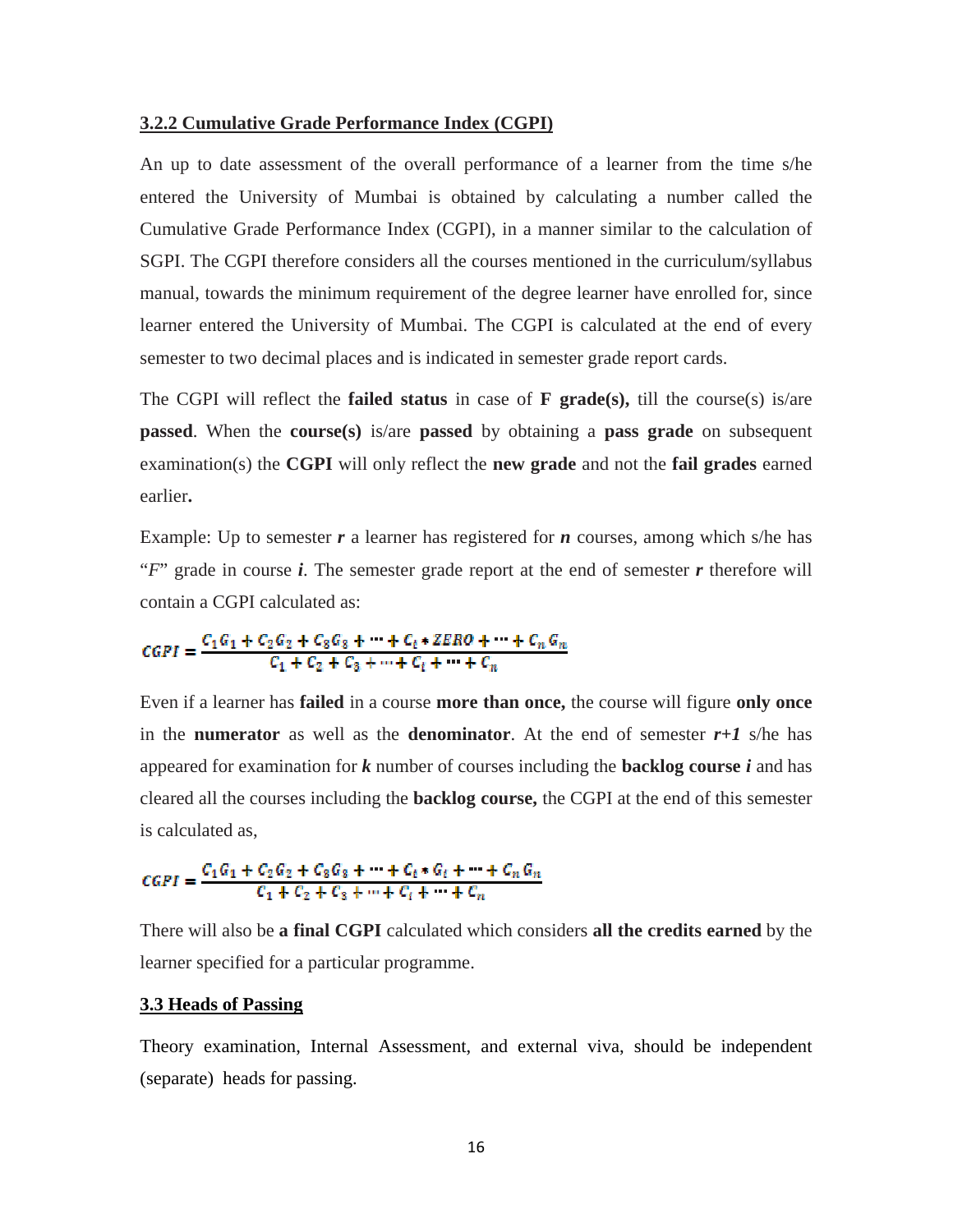## **3.4 Promotion of Learner and Award of Grades**

A learner will be declared **PASS** and eligible for **grade** in a particular course of **undergraduate and post graduate** programme if,

• A learner secures **at least 40% marks in theory for each head of passing** mentioned above.

And

• A learner secures at least 50% marks in internal sessional work for each head of passing.

And

• A learner secures at least 50% marks in external viva for each head of passing.

And it is mandatory that a learner secures al least 50 % marks as aggregate, i.e. 50% of the total obtainable marks for the examination with all the heads of passing taken together.

## **3.5 Carry Forward of Marks**

In case of a learner who does not fulfills criteria mentioned in section 3.4 and fails in the **Internal Assessment** and/or **End Semester Examination** in one or more courses:

• A learner who **PASSES** in the **Internal Assessment** but **FAILS** in the **End Semester Examination** of the course shall reappear for the **End Semester Examination** of that course. However his/her marks of the **Internal Assessment**  shall be **carried over** and he/she shall be entitled for grade obtained by him/her on passing.

**The candidate may submit a fresh improved sessional work by applying to the controller of examination and can obtain fresh marks to be included as fresh sessional marks for the subsequent examination.** 

• A learner who PASSES in the **End Semester Examination** but **FAILS** in the **Internal Assessment** of the course shall **reappear** for the **Internal Assessment** of that course. However his/her marks of the **End Semester Examination** shall be **carried over** and he/she shall be entitled for grade obtained by him/her on passing.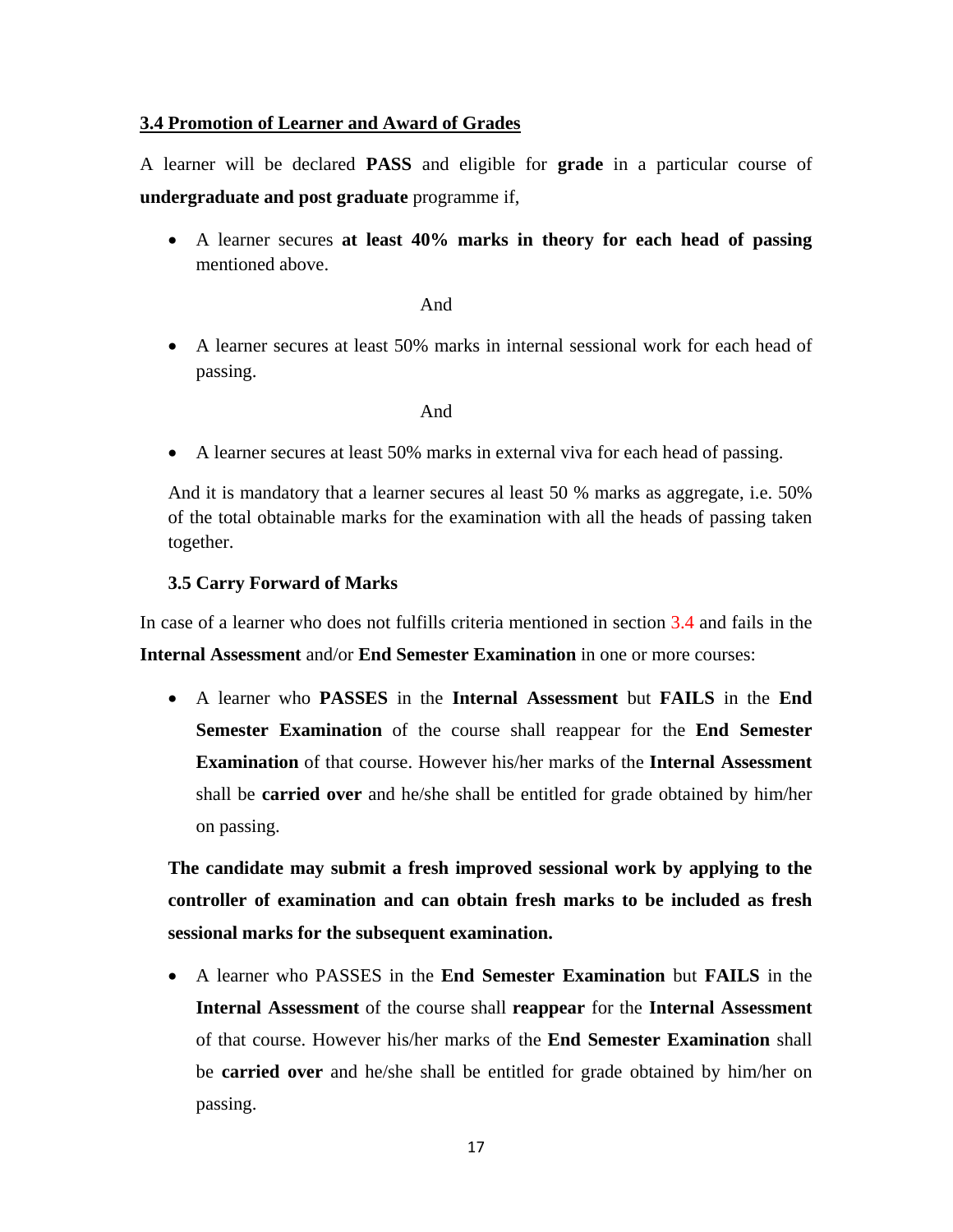#### **3.6 Re-examination of Internal Assessment and End Semester Examination**

**Reexamination** for **Internal Assessment** should be completed before the commencement of next semester theory examination.

**Example:** A learner who is supposed to reappear for Internal Assessment in semester- I course will appear for the re examination before commencement of End Semester Examination of semester -II.

A learner will re submit the sessional work of semester I in a predefined period and the new sessional marks will be given for re examination of semester I.

 Records should be maintained properly for all the re-examinations as well as Internal Assessments.

**Re examination** of **End Semester Examination** will be conducted as per the schedule planned by University of Mumbai

#### **3.7 Allowed to Keep Terms (ATKT):**

- 1. A learner shall be allowed to take admission to Semester II irrespective of grades obtained in each course of Semester I.
- 2. A learner shall be allowed to take admission to Semester III if he/she passes (grade 'P' or above in each course) each of Semester I and Semester II

#### OR

He/ she fails in either semester I or semester II examination , but passes in all internal heads of passing of semester I.

#### Provided

The learner has kept satisfactory attendance for semester I and semester II in a college of architecture affiliated to University of Mumbai has completed the sessional work prescribed for the Semester I and semester II of the First Year of Bachelor of Architecture degree program .